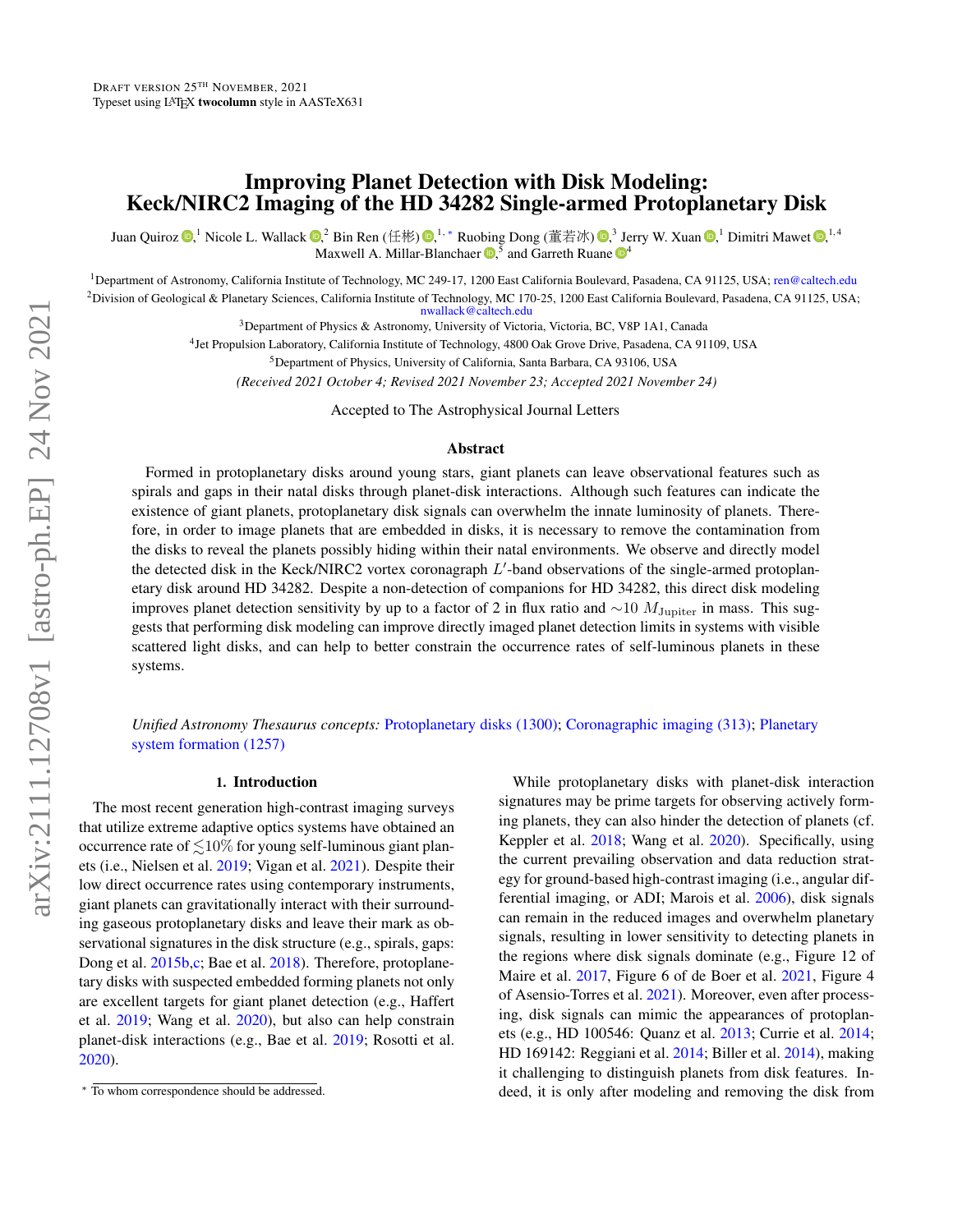the PDS 70 system that Wang et al. [\(2020\)](#page-6-6) could recover the disk-embedded protoplanet planet PDS 70c. Therefore, in addition to utilizing diverse approaches in both observation and data reduction methods, it is necessary to investigate whether disk modeling could also improve our sensitivity to planets detected via ground-based high-contrast imaging, which could possibly lead to more detections in blindsearch surveys.

Although spirals and rings are indications of the existence of planets, they can also possibly result from mechanisms that do not involve planets (e.g., spirals: Dong et al. [2015a;](#page-6-18) Montesinos & Cuello [2018;](#page-6-19) Hall et al. [2020,](#page-6-20) gaps: Birnstiel et al. [2015;](#page-6-21) van der Marel et al. [2018\)](#page-6-22). Although the formation of spirals in protoplanetary disks can be caused both with and without planets, the differing mechanisms may be distrinugishable via the structure in the disk. For example, gravitational instability triggered spiral arms are likely symmetric and have even-numbered spirals (e.g., Dong et al. [2015a\)](#page-6-18), whereas planet-induced spirals can be less symmetric. Another reason to search spiral disks for planet signals is that gap-opening planets (e.g., Zhang et al. [2018;](#page-6-23) Lodato et al. [2019\)](#page-6-24) could be less massive than spiral-arm-driving planets (e.g., Figure 1 of Bae et al. [2018\)](#page-6-4), and most gap opening planets are beyond the detection limits of current instruments. Therefore, in order to have the best chance of detecting a massive companion, herein we focus on planet detection in the single spiral arm system HD 34282 (de Boer et al. [2021\)](#page-6-12). Specifically focusing on improving planetary detection limits by modeling of the observed disk structure.

Located at  $309 \pm 2$  pc (*Gaia* Collaboration et al. [2021\)](#page-6-25), HD 34282 is an A3V star (Merin et al.  $2004a$ ) with a proto-planetary disk containing a 75 au cavity<sup>[1](#page-1-0)</sup> in 0.87 mm ALMA continuum emission observations (van der Plas et al. [2017\)](#page-6-27). With an overdensity in the south-east region of its ALMA detected ring which has an inclination of  $59^\circ 3 \pm 0^\circ 4$  and a position angle of  $117^\circ \cdot 1 \pm 0^\circ \cdot 3$ , van der Plas et al. [\(2017\)](#page-6-27) suggested that a  $\approx$  50  $M_{\text{Jupiter}}$  brown dwarf companion at  $\approx$ 0. <sup>7</sup> could be responsible for shepherding the dust in the HD 34282 system, favoring this explanation over a non-planet driven photoevaporation mechanism for opening the cavity. In J-band polarized light observations using VLT/SPHERE, de Boer et al. [\(2021\)](#page-6-12) identified two rings with a  $\sim 56^\circ$  inclination and a ∼119◦ position angle, and a possible tightly-wound single-arm spiral which resembles the pattern driven by a sub-Jupiter to Jupiter mass planet (e.g., Dong et al. [2015c;](#page-6-3) Dong & Fung [2017\)](#page-6-28). However, the observations in de Boer et al. [\(2021\)](#page-6-12) were not sensitive enough to detect a planet of such mass. Moreover, the planet detection map in Figure 6 of de Boer et al. [\(2021\)](#page-6-12) is affected by the signal of the disk, which causes the the sensitivity to drop from  $\lesssim$  4  $M_{\rm Jupiter}$  in exterior regions of the image to  $\gtrsim$  10  $M_{\text{Jupiter}}$  in the regions hosting disk signals.

Herein we present  $L'$ -band imaging of the HD 34282 system using the Keck/NIRC2 vortex coronagraph. Motivated by the recovery of the PDS 70c planet via disk modeling in Wang et al. [\(2020\)](#page-6-6), we investigate the affect of disk modeling in planet detection using HD 34282. Specifically, we model the observed NIRC2 disk as an experiment in a targeted search of planets that are embedded in disks. We describe the NIRC2 observations in Section [2,](#page-1-1) we present the observed features and investigate the effects of disk modeling in Section [3,](#page-2-0) and we summarize our findings in Section [4.](#page-4-0)

### 2. Observation and Data Reduction

<span id="page-1-1"></span>We observed HD 34282 using Keck/NIRC2 in  $L'$ -band (central wavelength:  $3.8 \mu m$ ) under program C328 (PI: G. Ruane) on UT 2017 February 07 from 04:43 to 07:15. We use the narrow camera which has a pixel size of 9.942 mas and a  $1024 \times 1024$  pixel field of view (i.e.,  $10''.18 \times 10''.18$ ). With 73 science frames covering a parallactic angle change of 61°<sub>3</sub>, where each frame consists of 45 coadds with 1 s exposures, we have a total integration time of 3285 s on HD 34282. During the observation, the coherence time was  $\tau_0 \approx 0.87$  ms at 0.5  $\mu$ m in Xuan et al. [\(2018\)](#page-6-29), the WRF seeing<sup>[2](#page-1-2)</sup> was between  $1\rlap{.}^{\prime\prime}32$  and  $1\rlap{.}^{\prime\prime}45$ , the airmass was  $1.19 \pm 0.05$ . We preprocess the data using the VIP (Gomez Gonzalez et al. [2017\)](#page-6-30) package that is customized for NIRC2 vortex observations by performing flat-fielding, background removal, and image centering. By comparing the central pixels between the output point spread function (PSF) and an ideal model, the Strehl ratio was between 0.63 and 0.66 for this observation. See Xuan et al. [\(2018\)](#page-6-29) for a description of both our pipeline that utilizes the VIP package and a thorough characterization of the Keck/NIRC2 vortex coronagraph.

To reveal the extent of the disk while maximizing computational efficiency, we crop each preprocessed image to a  $201 \times 201$  pixel field while discarding the last 4 exposures due to poor image quality. In the following analysis, we focus on an annular region that is between 20 pixels and 100 pixels from the star. To extract the HD 34282 system from the raw observations, we first capture the speckle features using the principal-component-analysisbased Karhunen–Loève image projection (KLIP; Soummer et al. [2012\)](#page-6-31) method implemented in the DebrisDiskFM package (Ren et al. [2019\)](#page-6-32). To balance speckle removal and ADI self-subtraction, with the former requiring more and the latter requiring fewer KLIP components in data reduction, we use the first 6 KLIP components to remove speckles while preserving the morphology of the disk. We rotate each of

<span id="page-1-0"></span><sup>&</sup>lt;sup>1</sup> Size scaled to match *Gaia* Collaboration et al. [\(2021\)](#page-6-25) distance.

<span id="page-1-2"></span><sup>2</sup> <http://mkwc.ifa.hawaii.edu/current/seeing/index.cgi>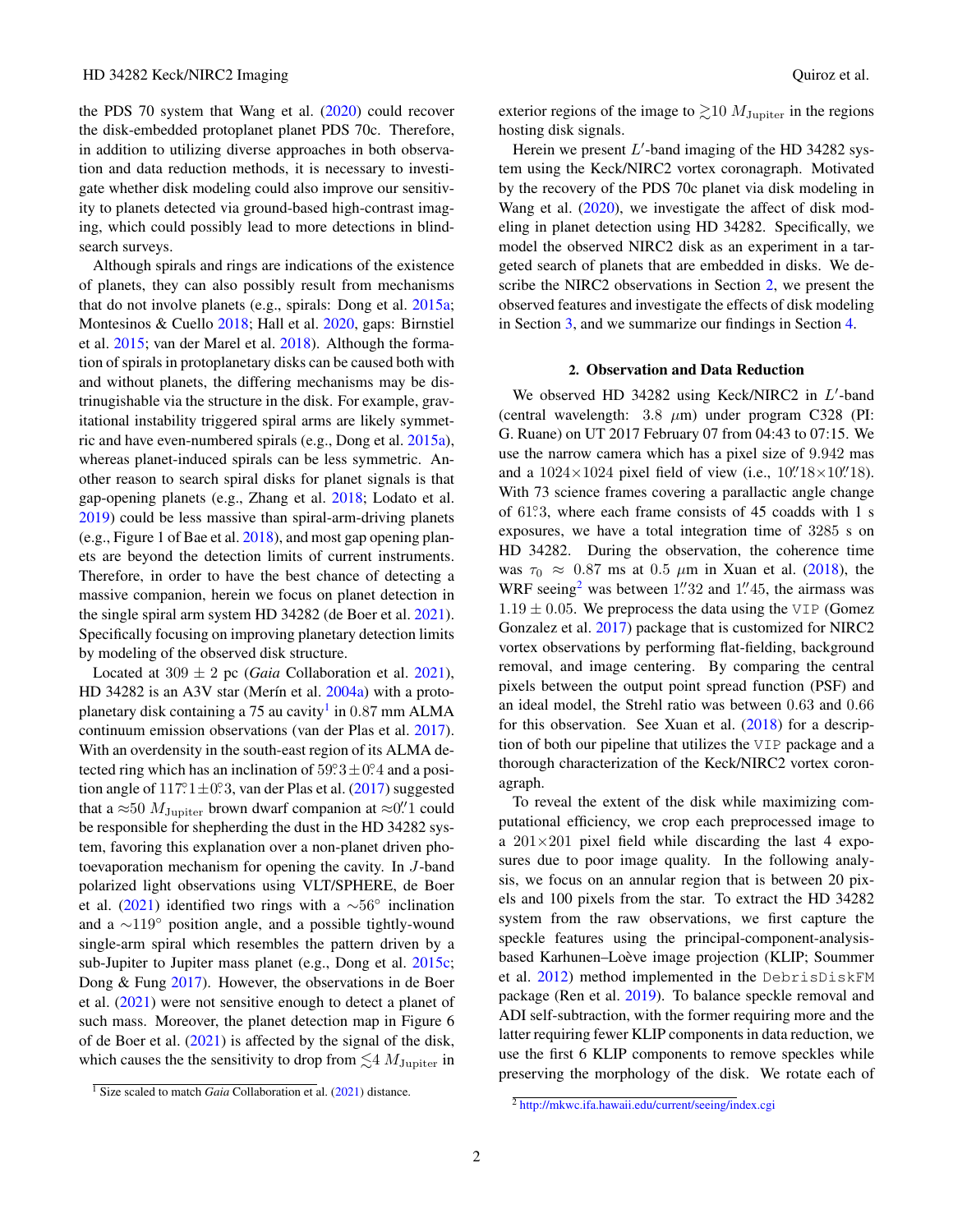

<span id="page-2-1"></span>Figure 1. Keck/NIRC2 imaging and modeling of the HD 34282 system in  $L'$ -band. (a) Reduction result of the original exposures. (b) SPHERE  $Q_{\phi}$  image, following Figure 2 of de Boer et al. [\(2021\)](#page-6-12) annotations. (c) SPHERE contours overlaid on the NIRC2 image: we confirm the existence of the B1 spiral. (d) Best-fit disk model for the NIRC2 ring. (e) Best-fit disk model with instrumentation effects taken into account (i.e., convolution, transmission) for a representative one of the 69 exposures: the actual convolution is performed for all of the exposures. (f) Reduction residuals after removing the best-fit instrumental disk model from the original exposures. Note: the images are shown in log scale, the dashed central region with a 20 pixel radius is masked out in our data analysis; and the SPHERE data have different display limits from the NIRC2 data.

(The data used to create this figure are available in the "anc" folder on arXiv.)

the reduced 69 images to north-up and east-left, then calculate their mean to obtain the final image for the HD 34282 system, shown in Figure [1a](#page-2-1).

We also acquire the de Boer et al.  $(2021)$  J-band observations of HD 34282 in polarized light from UT 2015 December 19 using SPHERE/IRDIS (e.g., de Boer et al. [2020\)](#page-6-33) under European Southern Observatory (ESO) program 096.C-0248(A) (PI: J.-L.Beuzit) from the ESO Science Archive Facility. To reveal the extent of the disk, we use IRDAP which performs polarimetric differential imaging (PDI) from van Holstein et al. [\(2020\)](#page-6-34) to reduce the IRDIS observations. In Figures [1b](#page-2-1) and [1c](#page-2-1), we show the SPHERE  $Q_{\phi}$  map, and overlay the SPHERE contours (the contour levels are selected to match features in both datasets) on our NIRC2 data.

## 3. Analysis

# <span id="page-2-0"></span>*3.1. Disk features*

The ADI image of HD 34282 in NIRC2  $L'$ -band is comprised of a ring and a blob in the north-west direction (shown in Figure [1a](#page-2-1)). The ring extends to  $\approx 0$ .  $\frac{7}{5}$ , and its south-east half is brighter than the north-west half by  $\approx 40\%$ . The northwest blob is located outside the inner working angle of  $0\rlap{.}^{\prime\prime}2$ at a position angle of  $-60^\circ$  east of north.

The north-west NIRC2 blob is not a planetary signal. Comparing with the SPHERE PDI data in Figure [1c](#page-2-1), it is the inner ring component "R2" identified in de Boer et al. [\(2021\)](#page-6-12). Nevertheless, we do not recover the south-east side of R2 in our NIRC2 observations; this could be explained by self-subtraction effects with ADI using KLIP. In order to recover the whole extent of R2, either reference star differential imaging (e.g., Ruane et al. [2019\)](#page-6-35), or advanced ADI speckle removal methods (e.g., Ren et al. [2020;](#page-6-36) Pairet et al. [2021;](#page-6-37) Flasseur et al. [2021\)](#page-6-38), are needed.

The NIRC2 ring, which has an apparent brightness asymmetry, is in fact composed of multiple features identified in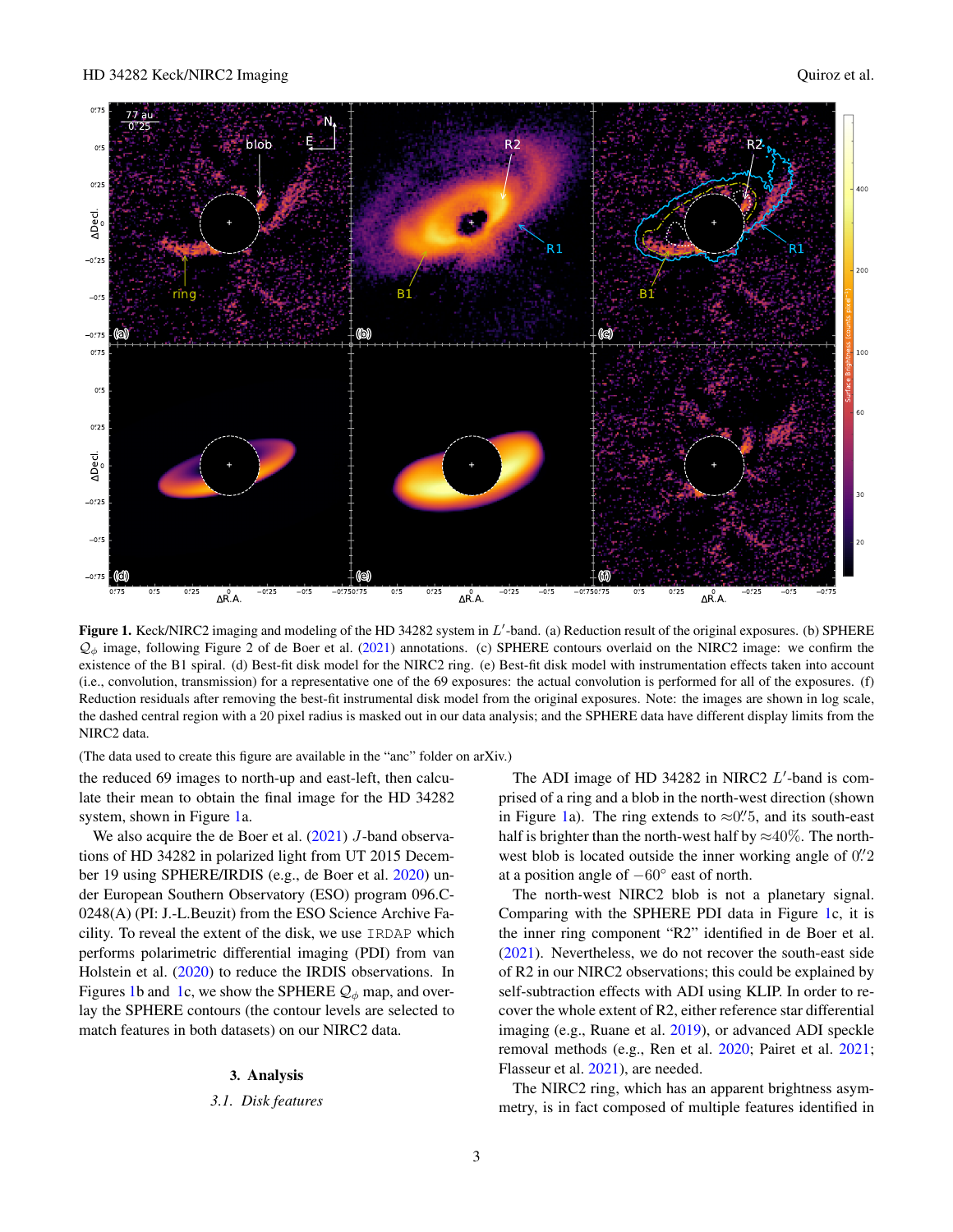the SPHERE data in de Boer et al. [\(2021\)](#page-6-12). Specifically, the south-east half of the NIRC2 ring is a superposition of the SPHERE arm and outer ring, or the "B1" and "R1" features in de Boer et al. [\(2021\)](#page-6-12), respectively. As evident in the SPHERE data, the south-east half of R1 is fainter than B1, causing B1 to dominate the signal in our NIRC2 data.

#### *3.2. Disk forward modeling*

Observing an apparent ring-like structure in our  $L'$ -band data in Figure [1a](#page-2-1), we use the Millar-Blanchaer et al. [\(2015\)](#page-6-39) code<sup>[3](#page-3-0)</sup> to model the system with a ring. To take into account the observed apparent brightness asymmetry of HD 34282 evident in both the SPHERE data presented in de Boer et al. [\(2021\)](#page-6-12) and our NIRC2 data, we use the function in the updated code which can offset the ring from the assumed central star location (presented in Millar-Blanchaer et al. [2016\)](#page-6-40). We aim to reproduce the observed ring using geometrical models to investigate the affect of disk modeling on planet detection, therefore we assume the disk is optically thin for simplicity. Thus, we do not focus on retrieving physical parameters for the observed HD 34282 ring, nor on the physical meaning of the ring center offset from the star (e.g., Table 1 of de Boer et al. [2021\)](#page-6-12). We acknowledge that such a disk model is not physically motivated, especially after the polarized light observations in de Boer et al.  $(2021)$ , therefore, we only focus on the visible structure seen in the NIRC2  $L'$  data and not on its physical origins.

We use the Ren et al. [\(2021\)](#page-6-41) modification of the Millar-Blanchaer et al. [\(2015\)](#page-6-39) code, which describes the ring with a double power law (Augereau et al. [1999\)](#page-6-42) along the mid-plane and a Gaussian dispersion along the vertical axis:

$$
\rho(r,z) \propto \left[ \left(\frac{r}{r_{\rm c}}\right)^{-2\alpha_{\rm in}} + \left(\frac{r}{r_{\rm c}}\right)^{-2\alpha_{\rm out}} \right]^{-\frac{1}{2}} \exp\left[ -\left(\frac{z}{hr}\right)^2 \right],\tag{1}
$$

where  $r_c$  is the critical radius,  $\alpha_{\rm in}$  and  $\alpha_{\rm out}$  are the asymptotic power law indices interior and exterior to  $r_c$ , and h is the scale height. We use the DebrisDiskFM framework by Ren et al. [\(2019\)](#page-6-32) to explore disk parameters using emcee (Foreman-Mackey et al. [2013\)](#page-6-43). Specifically, we perform forward modeling to minimize the residuals in our reduction. We first generate a ring model using the Millar-Blanchaer et al. [\(2015\)](#page-6-39) code assuming given ring parameters (i.e., inclination, position angle, brightness, ring center offsets along the apparent major and minor axes, critical radius, power-law indices) and forward scattering coefficient of the dust particles (i.e., Henyey & Greenstein [1941\)](#page-6-44). We then simulate the NIRC2 instrument response on the disk model by rotating the model according to the parallactic angles for each of the 69 exposures, convolving with the PSF, and multiplying the result by the transmission map of the NIRC2 vortex coronagraph.

To obtain the best-fit disk model for the observed disk structure, we note that disk signals are overfit by speckle features using KLIP (Pueyo [2016\)](#page-6-45), we thus perform forward modeling using negative injection of the disk signals to minimize the residuals. Specifically, we remove the instrument's response to the disk models from the original exposures, and perform KLIP ADI reduction using 6 components (i.e., identical KLIP parameters in original data reduction in Section [2\)](#page-1-1). The best-fit model is the one that minimizes the chi-squared residuals. We list in [Appendix A](#page-5-0) the best-fit parameters, with their uncertainties derived assuming the pixels are mutually independent. By focusing on the ring regions, we obtain the best-fit disk model in Figure [1d](#page-2-1), and the corresponding residual map is presented in Figure [1f](#page-2-1).

<span id="page-3-1"></span>Due to the existence of the ring brightness asymmetry in NIRC2 and the two-ringed architecture in SPHERE, we have performed additional model fitting not shown in Figure [1.](#page-2-1) We have attempted to fit the two halves (i.e., north-west and south-east) of the NIRC2 ring with two half-rings both centering at the star. The two half-rings drift towards nearly edge-on, inconsistent with observations of this system, which suggests they are likely offset from the star. We have also tried to fit the north-west blob in NIRC2 with a smaller ring, as motivated by the existence of R2 in the SPHERE observations. We cannot find a model that fits for this structure, since such a ring requires a counterpart in the south-east (e.g., Figure [1c](#page-2-1)) that is missing in the NIRC2 observations. We thus adopt an offset ring to describe the NIRC2 data to minimize the number of free parameters in our model.

# *3.3.* L 0 *-band magnitude of HD 34282*

The *WISE* W1-band covers a fraction of the Keck/NIRC2  $L'$ -band wavelengths, we thus use the former to obtain the  $L'$  magnitude for HD 34282. We first generate a highresolution stellar spectrum using a PHOENIX stellar model from Husser et al.  $(2013)$ , and interpolate within the grid to match the stellar parameters from Merín et al.  $(2004b)$ . In order to match the model spectrum with the observed *WISE* W1 value of  $7.072 \pm 0.016$  (CatWISE2020; Marocco et al. [2021\)](#page-6-48), we scale the resulting model flux when integrated across the W1 bandpass (Rodrigo et al. [2012;](#page-6-49) Rodrigo & Solano [2020\)](#page-6-50). We then take the resulting scaled spectrum, account for the transmission through the atmosphere, and integrate across the Keck/NIRC2  $L'$  filter profile (Rodrigo et al. [2012;](#page-6-49) Rodrigo & Solano [2020\)](#page-6-50) to obtain an  $L'$  magnitude of  $7.729^{+0.015}_{-0.017}$ 

### *3.4. Detection limits*

We obtain the detection sensitivity to planets by injecting point sources into the observations and calculating their

<span id="page-3-0"></span><sup>&</sup>lt;sup>3</sup> [https://github.com/maxwellmb/anadisk](https://github.com/maxwellmb/anadisk_model)\_model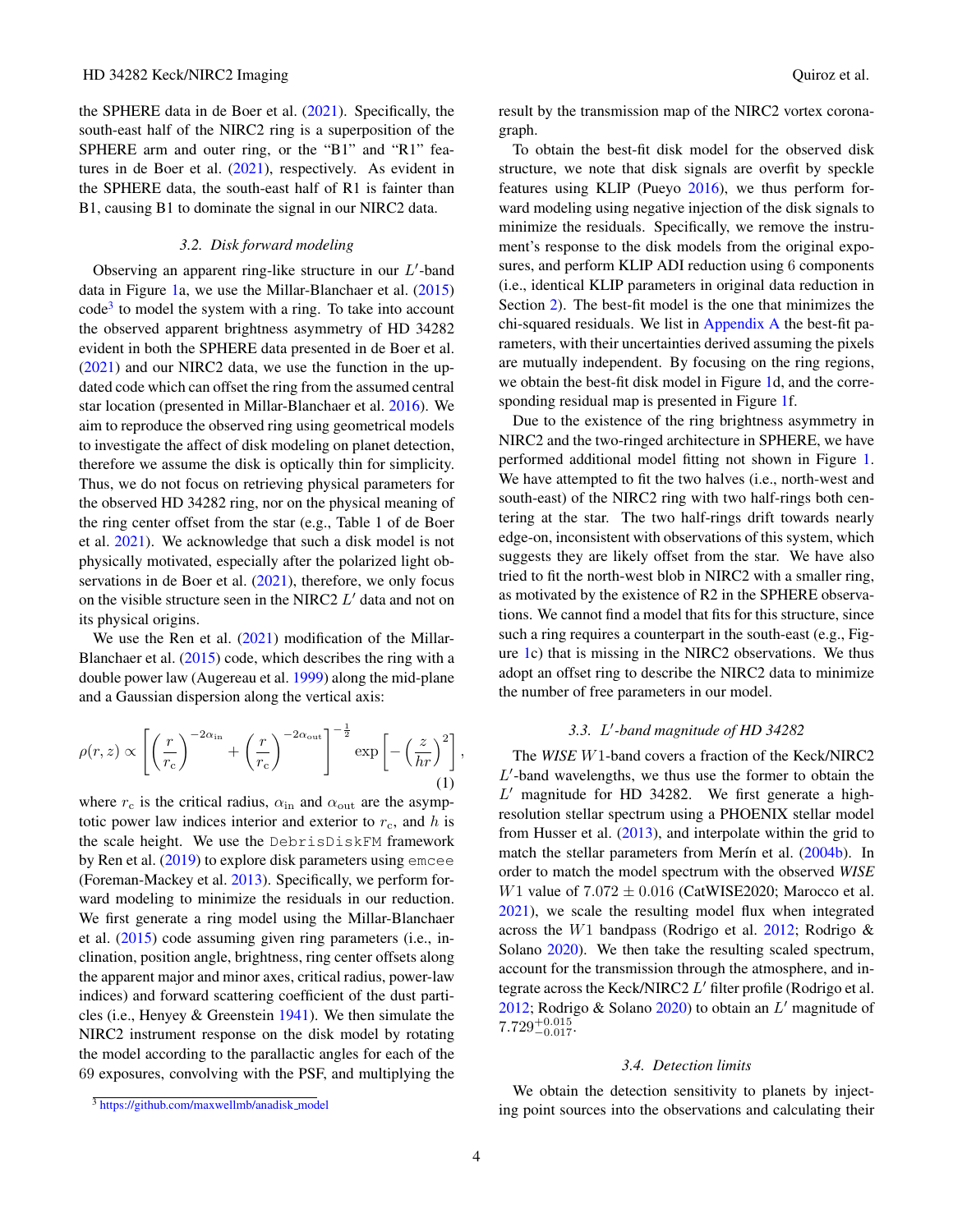

<span id="page-4-1"></span>**Figure 2.**  $5\sigma$  detection limit of point sources as a function of radial separation for our observations. The red dashed line is the contrast curve for the original data, and black solid for the data with the best-fit disk model removed. By dividing the two contrast curves, see blue dash-dotted line, we obtain a better overall detection limit. For the disk region, when removing the disk, we are more sensitive by a factor of ∼2 over the original data in panel (a), and ∼1.6 for the high-pass filtered data in panel (b).

signal-to-noise (S/N) values after KLIP ADI reduction. To investigate the affect of disk modeling on point source detection, we calculate the contrast before and after removing the best-fit model in Figure [1d](#page-2-1) from the observations. We calculate 1D contrast curves with radial distance from the host star using VIP which utilizes fake companion injection and recovery when determining the contrast achieved at different radial distances. We compare the contrast achieved in the image where we remove the best-fitting disk to that in which we do not in Figure [2.](#page-4-1) Comparing the two contrast curves, we find a marked improvement in the contrast achieved at the radial separations where the disk is visible. We also test the affect of utilizing a high-pass filter (HPF) to remove the disk structure, which in essence is treating the disk like noise. We find that an improvement is seen for both the original data and the data in which we use a  $HPF<sup>4</sup>$  $HPF<sup>4</sup>$  $HPF<sup>4</sup>$ .

While using a HPF allows us to achieve better contrast than not using a HPF, the data with the HPF does degrade the quality of the extended disk structure seen this system, therefore, we focus on the data without the HPF in order to highlight the affect that disk modeling has. For the data without the HPF, we then utilize our 1D contrast curves and the AMES-Cond models (Baraffe et al. [2003\)](#page-6-51) to determine what mass planets we are sensitive to with our improved contrast limits after removing the disk. The AMES-Cond evolutionary models predict how luminous an object will be given a mass and age. We use our  $L'$  stellar magnitude, our contrast limits, and the published age for this system  $(6.4^{+1.9}_{-2.6}$  Myr; van der Plas et al. [2017\)](#page-6-27) to determine expected mass limits in the disk plane based on disk parameters in van der Plas et al. [\(2017\)](#page-6-27). We interpolate within the AMES-Cond model grid and determine the mass corresponding to our contrast with radial separation in Figure [3.](#page-5-1)

We can reach a typical sensitivity of  $\sim$ 10  $M_{\text{Jupiter}}$  mass assuming the AMES-Cond models. However, our sensitivity is sub-optimal in the region where the disk signal resides at ∼200 au, as has been observed in Figure 6 of de Boer et al. [\(2021\)](#page-6-12). Utilizing disk modeling, we are able to reach a sensitivity of ∼15  $M_{\text{Jupiter}}$  at ∼200 au, a factor of ∼2 better in comparison with the original reduction. As a result, we are able to achieve better sensitivity by performing disk modeling, allowing us to be more sensitive to smaller planets, ultimately possibly allowing for better constraints on the occurrence rate of less massive planets.

### 4. Summary

<span id="page-4-0"></span>We model the  $L'$  observation of the single-armed spiral disk HD 34282 using an offset geometric disk model. We show that even using a non-physical simplified model allows for better achieved sensitivity over not modeling the disk. Therefore, we recommend modeling the disks in scattered light systems to increase the sensitivity to less massive planets. In fact, the importance of modeling observed disks is demonstrated in Wang et al. [\(2020\)](#page-6-6), where the luminosity of PDS 70c was only evident after disk modeling. In addition to the established two steps of planet imaging (instrumentation and observation design, and post-processing for speckle noise removal), our study here suggests that a third step is necessary in cases where we detect disks in scattered light – performing disk modeling to disentangle non-planetary astrophysical signals to reveal possibly obscured planets.

We caution that for the purpose of targeted planet searches, one should mask out expected planet regions during the disk

<span id="page-4-2"></span> $\frac{4}{4}$  We smooth each raw exposure with a Gaussian that is 2 times the full-width at half-maximum of the PSF, and remove it from the raw exposure.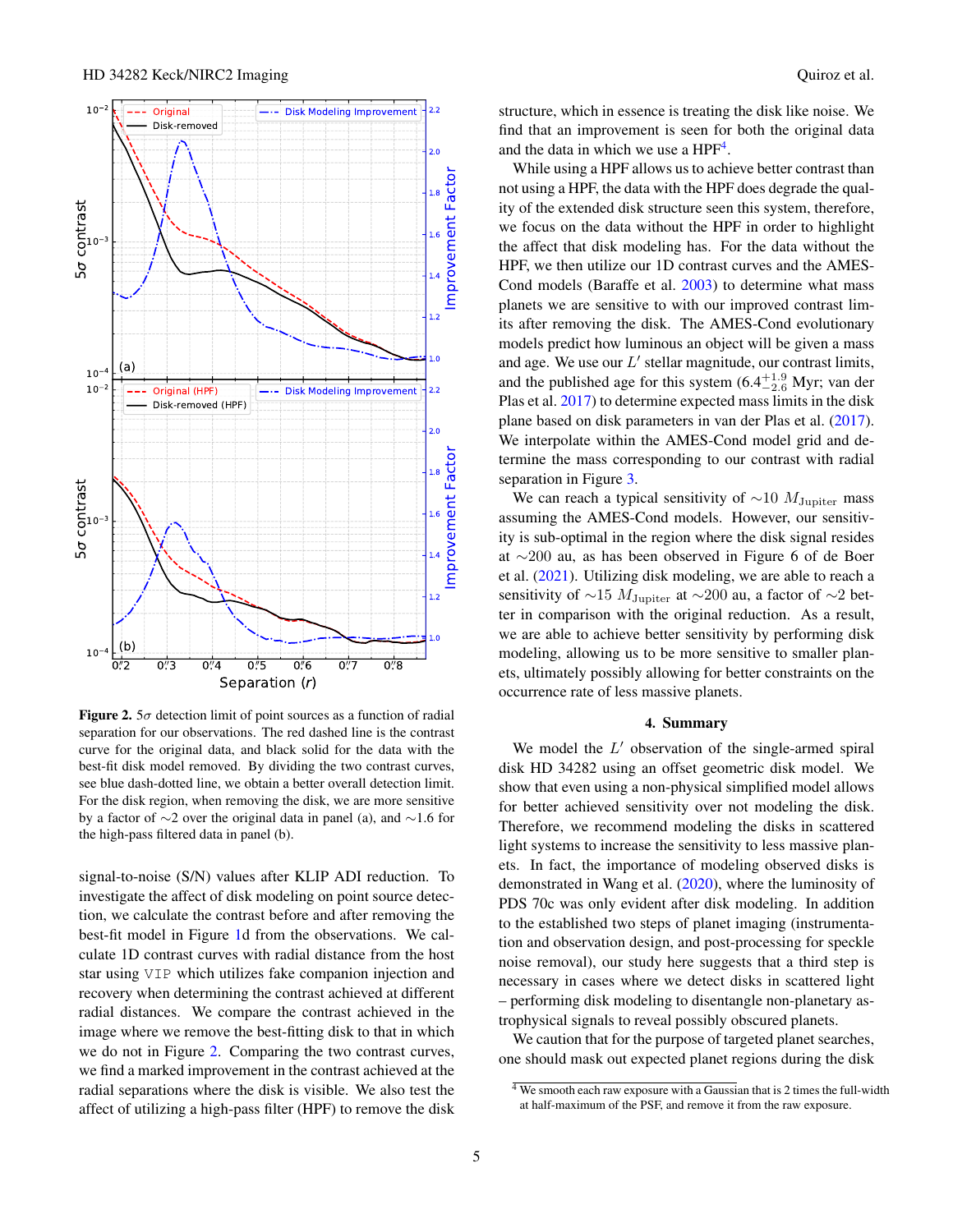

<span id="page-5-1"></span>Figure 3. Mass limits using the AMES-Cond models for our observations with the disk present (in red) and after removing the disk (in black) as a function of separation in au (after accounting for inclination-based projection affects). The width of the shaded regions account for uncertainties in the distance, age, and magnitude of the host star. We are sensitive to planets  $\sim$ 10  $M_{\text{Jupiter}}$  smaller after removing the best fitting disk model in the region where the disk is present. Note: the minimum stellocentric separation presented here is outside the coronagraph to avoid possible coronagraphic occultation; future analysis at shorter separations should take the occultation probability into account.

modeling process as in Wang et al. [\(2020\)](#page-6-6) for PDS 70c. In our study of NIRC2 imaging of HD 34282, one additional caveat is that possible planets can be fit out by the offset ring model. Nevertheless, the simulations in Dong  $&$  Fung [\(2017\)](#page-6-28) suggest that planets inducing a single spiral arm can be 0.1–  $1 M_{\text{Jupiter}}$ . Such a planet is expect to be not detectable even after us removing the disk signal following the Wang et al. [\(2020\)](#page-6-6) approach. Despite this, we note that a variation of the Wang et al. [\(2020\)](#page-6-6) approach – specifically, masking out different regions while disk modeling for an exhaustive search of unknown planets – could still be necessary for other systems.

We also caution that physically motivated disk models satisfying dynamical constraints are preferred in order to characterize the scattered light signals while modeling. Our simple assumptions in the models presented herein show a first attempt at subtracting disk signals in order to improve planet detection capabilities. Future studies, including those along the lines of, e.g., Wolff et al. [\(2017\)](#page-6-52) and Villenave et al. [\(2019\)](#page-6-53), to characterize the dust properties in the HD 34282 disk, are needed to refine the models.

We thank the anonymous referee for their comments that improved this Letter. This research is partially supported by NASA ROSES XRP, award 80NSSC19K0294. We thank Jean-Baptiste Ruffio, Jason Wang, Christian Ginski, and Myriam Benisty for discussions on calculating contrast curves. R.D. acknowledges financial support provided by the Natural Sciences and Engineering Research Council of Canada through a Discovery Grant, as well as the Alfred P. Sloan Foundation through a Sloan Research Fellowship. Some of the data presented herein were obtained at the W. M. Keck Observatory, which is operated as a scientific partnership among the California Institute of Technology, the University of California and the National Aeronautics and Space Administration. The Observatory was made possible by the generous financial support of the W. M. Keck Foundation. The authors wish to recognize and acknowledge the very significant cultural role and reverence that the summit of Maunakea has always had within the indigenous Hawaiian community. We are most fortunate to have the opportunity to conduct observations from this mountain. Part of the computations presented here were conducted in the Resnick High Performance Computing Center, a facility supported by Resnick Sustainability Institute at the California Institute of Technology. Based on observations collected at the European Organisation for Astronomical Research in the Southern Hemisphere under ESO programme 096.C-0248(A). This publication makes use of data products from the *Wide-field Infrared Survey Explorer*, which is a joint project of the University of California, Los Angeles, and the Jet Propulsion Laboratory/California Institute of Technology, funded by the National Aeronautics and Space Administration. This research has made use of the SVO Filter Profile Service [\(http://svo2.cab.inta-csic.es/theory/fps/\)](http://svo2.cab.inta-csic.es/theory/fps/) supported from the Spanish MINECO through grant AYA2017-84089.

## *Facility:* Keck II (NIRC2), VLT:Melipal (SPHERE).

*Software:* DebrisDiskFM (Ren et al. [2019\)](#page-6-32), emcee (Foreman-Mackey et al. [2013\)](#page-6-43), IRDAP (van Holstein et al. [2020\)](#page-6-34), VIP (Gomez Gonzalez et al. [2017\)](#page-6-30)

#### Appendix A. Disk Modeling Parameters

<span id="page-5-0"></span>We list the best-fit parameters and their meanings in our disk models in Table [1.](#page-7-0) We have not adopted a physically motivated model to describe the observed ring, but analytically modeled the observed distribution of light assuming the disk is optically thin. Due to the unphysical nature of our disk model, we do not further discuss the physical implications of these parameters.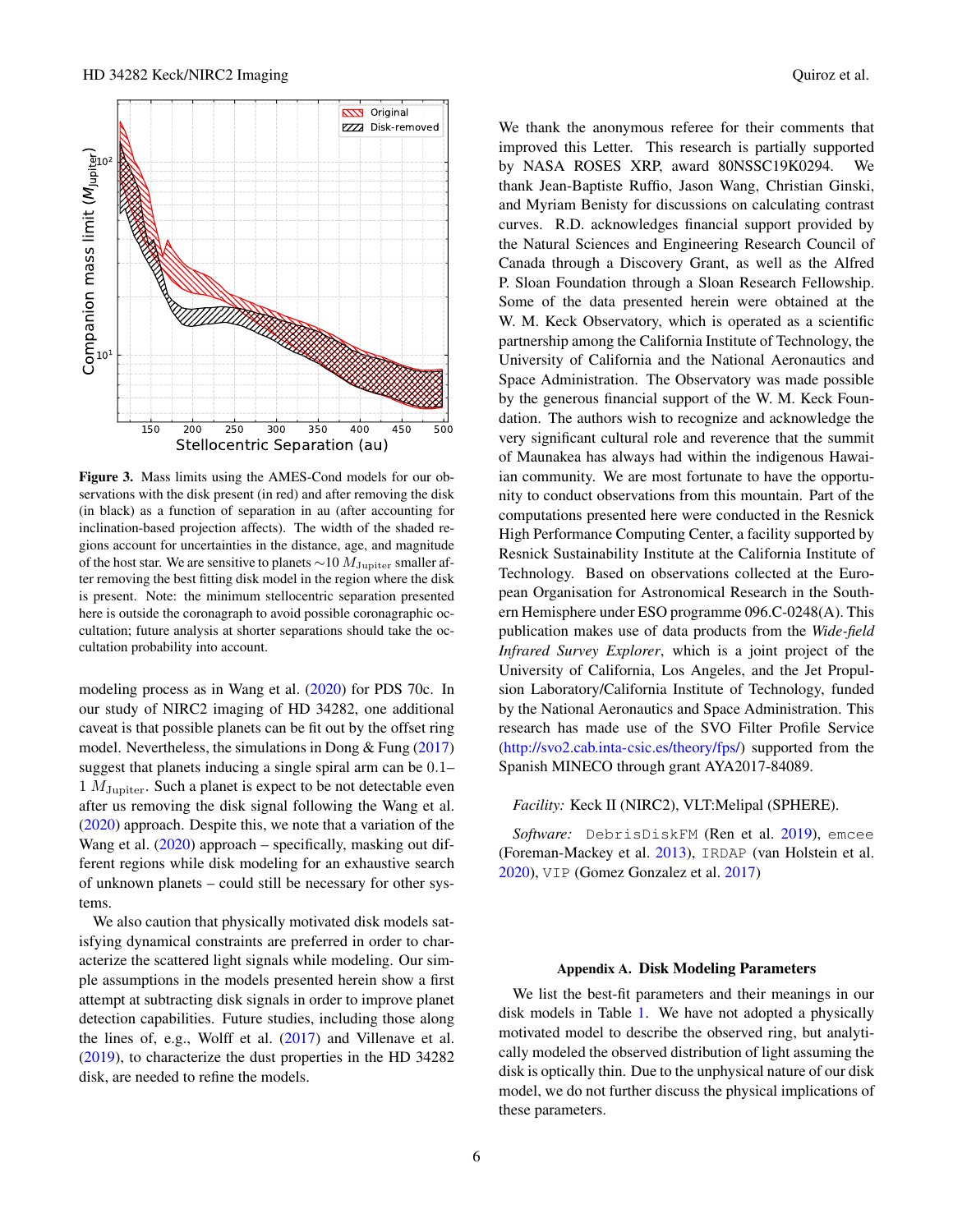### References

- <span id="page-6-13"></span>Asensio-Torres, R., Henning, T., Cantalloube, F., et al. 2021, [A&A,](http://dx.doi.org/10.1051/0004-6361/202140325) [652,](https://ui.adsabs.harvard.edu/abs/2021A&A...652A.101A) [A101](https://ui.adsabs.harvard.edu/abs/2021A&A...652A.101A)
- Augereau, J. C., Lagrange, A. M., Mouillet, D., et al. 1999, A&A, [348,](https://ui.adsabs.harvard.edu/abs/1999A&A...348..557A) [557](https://ui.adsabs.harvard.edu/abs/1999A&A...348..557A)
- <span id="page-6-42"></span>Bae, J., Pinilla, P., & Birnstiel, T. 2018, [ApJL,](http://dx.doi.org/10.3847/2041-8213/aadd51) [864,](https://ui.adsabs.harvard.edu/abs/2018ApJ...864L..26B) [L26](https://ui.adsabs.harvard.edu/abs/2018ApJ...864L..26B)
- <span id="page-6-7"></span><span id="page-6-4"></span>Bae, J., Zhu, Z., Baruteau, C., et al. 2019, [ApJL,](http://dx.doi.org/10.3847/2041-8213/ab46b0) [884,](https://ui.adsabs.harvard.edu/abs/2019ApJ...884L..41B) [L41](https://ui.adsabs.harvard.edu/abs/2019ApJ...884L..41B)
- Baraffe, I., Chabrier, G., Barman, T. S., et al. 2003, [A&A,](http://dx.doi.org/10.1051/0004-6361:20030252) [402,](https://ui.adsabs.harvard.edu/abs/2003A&A...402..701B) [701](https://ui.adsabs.harvard.edu/abs/2003A&A...402..701B)
- <span id="page-6-51"></span>Biller, B. A., Males, J., Rodigas, T., et al. 2014, [ApJL,](http://dx.doi.org/10.1088/2041-8205/792/1/L22) [792,](https://ui.adsabs.harvard.edu/abs/2014ApJ...792L..22B) [L22](https://ui.adsabs.harvard.edu/abs/2014ApJ...792L..22B)
- <span id="page-6-21"></span><span id="page-6-17"></span>Birnstiel, T., Andrews, S. M., Pinilla, P., & Kama, M. 2015, [ApJL,](http://dx.doi.org/10.1088/2041-8205/813/1/L14) [813,](https://ui.adsabs.harvard.edu/abs/2015ApJ...813L..14B) [L14](https://ui.adsabs.harvard.edu/abs/2015ApJ...813L..14B)
- <span id="page-6-15"></span>Currie, T., Muto, T., Kudo, T., et al. 2014, [ApJL,](http://dx.doi.org/10.1088/2041-8205/796/2/L30) [796,](https://ui.adsabs.harvard.edu/abs/2014ApJ...796L..30C) [L30](https://ui.adsabs.harvard.edu/abs/2014ApJ...796L..30C)
- de Boer, J., Langlois, M., van Holstein, R. G., et al. 2020, [A&A,](http://dx.doi.org/10.1051/0004-6361/201834989) [633,](https://ui.adsabs.harvard.edu/abs/2020A&A...633A..63D) [A63](https://ui.adsabs.harvard.edu/abs/2020A&A...633A..63D)
- <span id="page-6-33"></span>de Boer, J., Ginski, C., Chauvin, G., et al. 2021, [A&A,](http://dx.doi.org/10.1051/0004-6361/201936787) [649,](https://ui.adsabs.harvard.edu/abs/2021A&A...649A..25D) [A25](https://ui.adsabs.harvard.edu/abs/2021A&A...649A..25D)
- <span id="page-6-12"></span>Dong, R., & Fung, J. 2017, [ApJ,](http://dx.doi.org/10.3847/1538-4357/835/2/146) [835,](https://ui.adsabs.harvard.edu/abs/2017ApJ...835..146D) [146](https://ui.adsabs.harvard.edu/abs/2017ApJ...835..146D)
- <span id="page-6-28"></span><span id="page-6-18"></span>Dong, R., Hall, C., Rice, K., & Chiang, E. 2015a, [ApJL,](http://dx.doi.org/10.1088/2041-8205/812/2/L32) [812,](https://ui.adsabs.harvard.edu/abs/2015ApJ...812L..32D) [L32](https://ui.adsabs.harvard.edu/abs/2015ApJ...812L..32D)
- Dong, R., Zhu, Z., Rafikov, R. R., & Stone, J. M. 2015b, [ApJL,](http://dx.doi.org/10.1088/2041-8205/809/1/L5) [809,](https://ui.adsabs.harvard.edu/abs/2015ApJ...809L...5D) [L5](https://ui.adsabs.harvard.edu/abs/2015ApJ...809L...5D)
- <span id="page-6-2"></span>Dong, R., Zhu, Z., & Whitney, B. 2015c, [ApJ,](http://dx.doi.org/10.1088/0004-637X/809/1/93) [809,](https://ui.adsabs.harvard.edu/abs/2015ApJ...809...93D) [93](https://ui.adsabs.harvard.edu/abs/2015ApJ...809...93D)
- <span id="page-6-38"></span><span id="page-6-3"></span>Flasseur, O., Thé, S., Denis, L., et al. 2021, [A&A,](http://dx.doi.org/10.1051/0004-6361/202038957) [651,](https://ui.adsabs.harvard.edu/abs/2021A&A...651A..62F) [A62](https://ui.adsabs.harvard.edu/abs/2021A&A...651A..62F)
- <span id="page-6-43"></span>Foreman-Mackey, D., Hogg, D. W., Lang, D., & Goodman, J. 2013, [PASP,](http://dx.doi.org/10.1086/670067) [125,](https://ui.adsabs.harvard.edu/abs/2013PASP..125..306F) [306](https://ui.adsabs.harvard.edu/abs/2013PASP..125..306F)
- <span id="page-6-25"></span>*Gaia* Collaboration, Brown, A. G. A., Vallenari, A., et al. 2021, [A&A,](http://dx.doi.org/10.1051/0004-6361/202039657) [649,](https://ui.adsabs.harvard.edu/abs/2021A&A...649A...1G) [A1](https://ui.adsabs.harvard.edu/abs/2021A&A...649A...1G)

Gomez Gonzalez, C. A., Wertz, O., Absil, O., et al. 2017, [AJ,](http://dx.doi.org/10.3847/1538-3881/aa73d7) [154,](http://ui.adsabs.harvard.edu/abs/2017AJ....154....7G) [7](http://ui.adsabs.harvard.edu/abs/2017AJ....154....7G)

- <span id="page-6-30"></span>Haffert, S. Y., Bohn, A. J., de Boer, J., et al. 2019, [NatAs,](http://dx.doi.org/10.1038/s41550-019-0780-5) [3,](https://ui.adsabs.harvard.edu/abs/2019NatAs...3..749H) [749](https://ui.adsabs.harvard.edu/abs/2019NatAs...3..749H)
- <span id="page-6-20"></span><span id="page-6-5"></span>Hall, C., Dong, R., Teague, R., et al. 2020, [ApJ,](http://dx.doi.org/10.3847/1538-4357/abac17) [904,](https://ui.adsabs.harvard.edu/abs/2020ApJ...904..148H) [148](https://ui.adsabs.harvard.edu/abs/2020ApJ...904..148H)
- Henyey, L. G., & Greenstein, J. L. 1941, [ApJ,](http://dx.doi.org/10.1086/144246) [93,](https://ui.adsabs.harvard.edu/abs/1941ApJ....93...70H) [70](https://ui.adsabs.harvard.edu/abs/1941ApJ....93...70H)
- <span id="page-6-44"></span>Husser, T. O., Wende-von Berg, S., Dreizler, S., et al. 2013, [A&A,](http://dx.doi.org/10.1051/0004-6361/201219058) [553,](https://ui.adsabs.harvard.edu/abs/2013A&A...553A...6H) [A6](https://ui.adsabs.harvard.edu/abs/2013A&A...553A...6H)
- <span id="page-6-46"></span>Keppler, M., Benisty, M., Müller, A., et al. 2018, [A&A,](http://dx.doi.org/10.1051/0004-6361/201832957) [617,](https://ui.adsabs.harvard.edu/abs/2018A&A...617A..44K) [A44](https://ui.adsabs.harvard.edu/abs/2018A&A...617A..44K)
- <span id="page-6-24"></span><span id="page-6-9"></span>Lodato, G., Dipierro, G., Ragusa, E., et al. 2019, [MNRAS,](http://dx.doi.org/10.1093/mnras/stz913) [486,](https://ui.adsabs.harvard.edu/abs/2019MNRAS.486..453L) [453](https://ui.adsabs.harvard.edu/abs/2019MNRAS.486..453L)
- Maire, A. L., Stolker, T., Messina, S., et al. 2017, [A&A,](http://dx.doi.org/10.1051/0004-6361/201629896) [601,](https://ui.adsabs.harvard.edu/abs/2017A&A...601A.134M) [A134](https://ui.adsabs.harvard.edu/abs/2017A&A...601A.134M)
- <span id="page-6-48"></span><span id="page-6-11"></span>Marocco, F., Eisenhardt, P. R. M., Fowler, J. W., et al. 2021, [ApJS,](http://dx.doi.org/10.3847/1538-4365/abd805) [253,](https://ui.adsabs.harvard.edu/abs/2021ApJS..253....8M) [8](https://ui.adsabs.harvard.edu/abs/2021ApJS..253....8M)
- <span id="page-6-54"></span><span id="page-6-10"></span>Marois, C., Lafrenière, D., Doyon, R., et al. 2006, [ApJ,](http://dx.doi.org/10.1086/500401) [641,](https://ui.adsabs.harvard.edu/abs/2006ApJ...641..556M) [556](https://ui.adsabs.harvard.edu/abs/2006ApJ...641..556M) Merín, B., Montesinos, B., Eiroa, C., et al. 2004a, [A&A,](http://dx.doi.org/10.1051/0004-6361:20034561) [419,](https://ui.adsabs.harvard.edu/abs/2004A&A...419..301M) [301](https://ui.adsabs.harvard.edu/abs/2004A&A...419..301M)
- <span id="page-6-26"></span>—. 2004b, [A&A,](http://dx.doi.org/10.1051/0004-6361:20034561) [419,](https://ui.adsabs.harvard.edu/abs/2004A&A...419..301M) [301](https://ui.adsabs.harvard.edu/abs/2004A&A...419..301M)
- <span id="page-6-47"></span><span id="page-6-39"></span>Millar-Blanchaer, M. A., Graham, J. R., Pueyo, L., et al. 2015, [ApJ,](http://dx.doi.org/10.1088/0004-637X/811/1/18) [811,](http://ui.adsabs.harvard.edu/abs/2015ApJ...811...18M) [18](http://ui.adsabs.harvard.edu/abs/2015ApJ...811...18M) Millar-Blanchaer, M. A., Wang, J. J., Kalas, P., et al. 2016, [AJ,](http://dx.doi.org/10.3847/0004-6256/152/5/128) [152,](https://ui.adsabs.harvard.edu/abs/2016AJ....152..128M) [128](https://ui.adsabs.harvard.edu/abs/2016AJ....152..128M)
- <span id="page-6-40"></span><span id="page-6-19"></span>Montesinos, M., & Cuello, N. 2018, [MNRAS,](http://dx.doi.org/10.1093/mnrasl/sly001) [475,](https://ui.adsabs.harvard.edu/abs/2018MNRAS.475L..35M) [L35](https://ui.adsabs.harvard.edu/abs/2018MNRAS.475L..35M)
- <span id="page-6-0"></span>Nielsen, E. L., De Rosa, R. J., Macintosh, B., et al. 2019, [AJ,](http://dx.doi.org/10.3847/1538-3881/ab16e9) [158,](https://ui.adsabs.harvard.edu/abs/2019AJ....158...13N) [13](https://ui.adsabs.harvard.edu/abs/2019AJ....158...13N) Pairet, B., Cantalloube, F., & Jacques, L. 2021, [MNRAS,](http://dx.doi.org/10.1093/mnras/stab607) [503,](https://ui.adsabs.harvard.edu/abs/2021MNRAS.503.3724P) [3724](https://ui.adsabs.harvard.edu/abs/2021MNRAS.503.3724P)
- <span id="page-6-45"></span><span id="page-6-37"></span>Pueyo, L. 2016, [ApJ,](http://dx.doi.org/10.3847/0004-637X/824/2/117) [824,](https://ui.adsabs.harvard.edu/abs/2016ApJ...824..117P) [117](https://ui.adsabs.harvard.edu/abs/2016ApJ...824..117P)
- <span id="page-6-14"></span>Quanz, S. P., Amara, A., Meyer, M. R., et al. 2013, [ApJL,](http://dx.doi.org/10.1088/2041-8205/766/1/L1) [766,](https://ui.adsabs.harvard.edu/abs/2013ApJ...766L...1Q) [L1](https://ui.adsabs.harvard.edu/abs/2013ApJ...766L...1Q)
- <span id="page-6-16"></span>Reggiani, M., Quanz, S. P., Meyer, M. R., et al. 2014, [ApJL,](http://dx.doi.org/10.1088/2041-8205/792/1/L23) [792,](https://ui.adsabs.harvard.edu/abs/2014ApJ...792L..23R) [L23](https://ui.adsabs.harvard.edu/abs/2014ApJ...792L..23R) Ren, B., Pueyo, L., Chen, C., et al. 2020, [ApJ,](http://dx.doi.org/10.3847/1538-4357/ab7024) [892,](https://ui.adsabs.harvard.edu/abs/2020ApJ...892...74R) [74](https://ui.adsabs.harvard.edu/abs/2020ApJ...892...74R)
- <span id="page-6-36"></span>
- <span id="page-6-32"></span>Ren, B., Choquet, É., Perrin, M. D., et al. 2019, [ApJ,](http://dx.doi.org/10.3847/1538-4357/ab3403) [882,](https://ui.adsabs.harvard.edu/abs/2019ApJ...882...64R) [64](https://ui.adsabs.harvard.edu/abs/2019ApJ...882...64R) —. 2021, [ApJ,](http://dx.doi.org/10.3847/1538-4357/ac03b9) [914,](https://ui.adsabs.harvard.edu/abs/2021ApJ...914...95R) [95](https://ui.adsabs.harvard.edu/abs/2021ApJ...914...95R)
- <span id="page-6-41"></span>Rodrigo, C., & Solano, E. 2020, [182](https://ui.adsabs.harvard.edu/abs/2020sea..confE.182R)
- <span id="page-6-50"></span><span id="page-6-49"></span>Rodrigo, C., Solano, E., & Bayo, A. 2012, SVO Filter Profile Service Version 1.0, IVOA Working Draft 15 October 2012, IVOA Working Draft 15 October 2012
- <span id="page-6-8"></span>Rosotti, G. P., Benisty, M., Juhász, A., et al. 2020, *MNRAS*, [491,](https://ui.adsabs.harvard.edu/abs/2020MNRAS.491.1335R) [1335](https://ui.adsabs.harvard.edu/abs/2020MNRAS.491.1335R)
- <span id="page-6-35"></span>Ruane, G., Ngo, H., Mawet, D., et al. 2019, [AJ,](http://dx.doi.org/10.3847/1538-3881/aafee2) [157,](https://ui.adsabs.harvard.edu/abs/2019AJ....157..118R) [118](https://ui.adsabs.harvard.edu/abs/2019AJ....157..118R)
- Soummer, R., Pueyo, L., & Larkin, J. 2012, [ApJL,](http://dx.doi.org/10.1088/2041-8205/755/2/L28) [755,](https://ui.adsabs.harvard.edu/abs/2012ApJ...755L..28S) [L28](https://ui.adsabs.harvard.edu/abs/2012ApJ...755L..28S)
- <span id="page-6-31"></span><span id="page-6-22"></span>van der Marel, N., Williams, J. P., & Bruderer, S. 2018, [ApJL,](http://dx.doi.org/10.3847/2041-8213/aae88e) [867,](https://ui.adsabs.harvard.edu/abs/2018ApJ...867L..14V) [L14](https://ui.adsabs.harvard.edu/abs/2018ApJ...867L..14V)
- van der Plas, G., Ménard, F., Canovas, H., et al. 2017, [A&A,](http://dx.doi.org/10.1051/0004-6361/201731392) [607,](https://ui.adsabs.harvard.edu/abs/2017A&A...607A..55V) [A55](https://ui.adsabs.harvard.edu/abs/2017A&A...607A..55V)
- <span id="page-6-34"></span><span id="page-6-27"></span>van Holstein, R. G., Girard, J. H., de Boer, J., et al. 2020, [A&A,](http://dx.doi.org/10.1051/0004-6361/201834996) [633,](https://ui.adsabs.harvard.edu/abs/2020A&A...633A..64V) [A64](https://ui.adsabs.harvard.edu/abs/2020A&A...633A..64V)
- <span id="page-6-1"></span>Vigan, A., Fontanive, C., Meyer, M., et al. 2021, [A&A,](http://dx.doi.org/10.1051/0004-6361/202038107) [651,](https://ui.adsabs.harvard.edu/abs/2021A&A...651A..72V) [A72](https://ui.adsabs.harvard.edu/abs/2021A&A...651A..72V)
- <span id="page-6-55"></span>Villenave, M., Benisty, M., Dent, W. R. F., et al. 2019, [A&A,](http://dx.doi.org/10.1051/0004-6361/201834800) [624,](https://ui.adsabs.harvard.edu/abs/2019A&A...624A...7V) [A7](https://ui.adsabs.harvard.edu/abs/2019A&A...624A...7V)
- <span id="page-6-53"></span>Wang, J. J., Ginzburg, S., Ren, B., et al. 2020, [AJ,](http://dx.doi.org/10.3847/1538-3881/ab8aef) [159,](https://ui.adsabs.harvard.edu/abs/2020AJ....159..263W) [263](https://ui.adsabs.harvard.edu/abs/2020AJ....159..263W)
- <span id="page-6-52"></span><span id="page-6-6"></span>Wolff, S. G., Perrin, M. D., Stapelfeldt, K., et al. 2017, [ApJ,](http://dx.doi.org/10.3847/1538-4357/aa9981) [851,](https://ui.adsabs.harvard.edu/abs/2017ApJ...851...56W) [56](https://ui.adsabs.harvard.edu/abs/2017ApJ...851...56W)
- <span id="page-6-29"></span>Xuan, W. J., Mawet, D., Ngo, H., et al. 2018, [AJ,](http://dx.doi.org/10.3847/1538-3881/aadae6) [156,](https://ui.adsabs.harvard.edu/abs/2018AJ....156..156X) [156](https://ui.adsabs.harvard.edu/abs/2018AJ....156..156X)
- <span id="page-6-23"></span>Zhang, S., Zhu, Z., Huang, J., et al. 2018, [ApJL,](http://dx.doi.org/10.3847/2041-8213/aaf744) [869,](https://ui.adsabs.harvard.edu/abs/2018ApJ...869L..47Z) [L47](https://ui.adsabs.harvard.edu/abs/2018ApJ...869L..47Z)